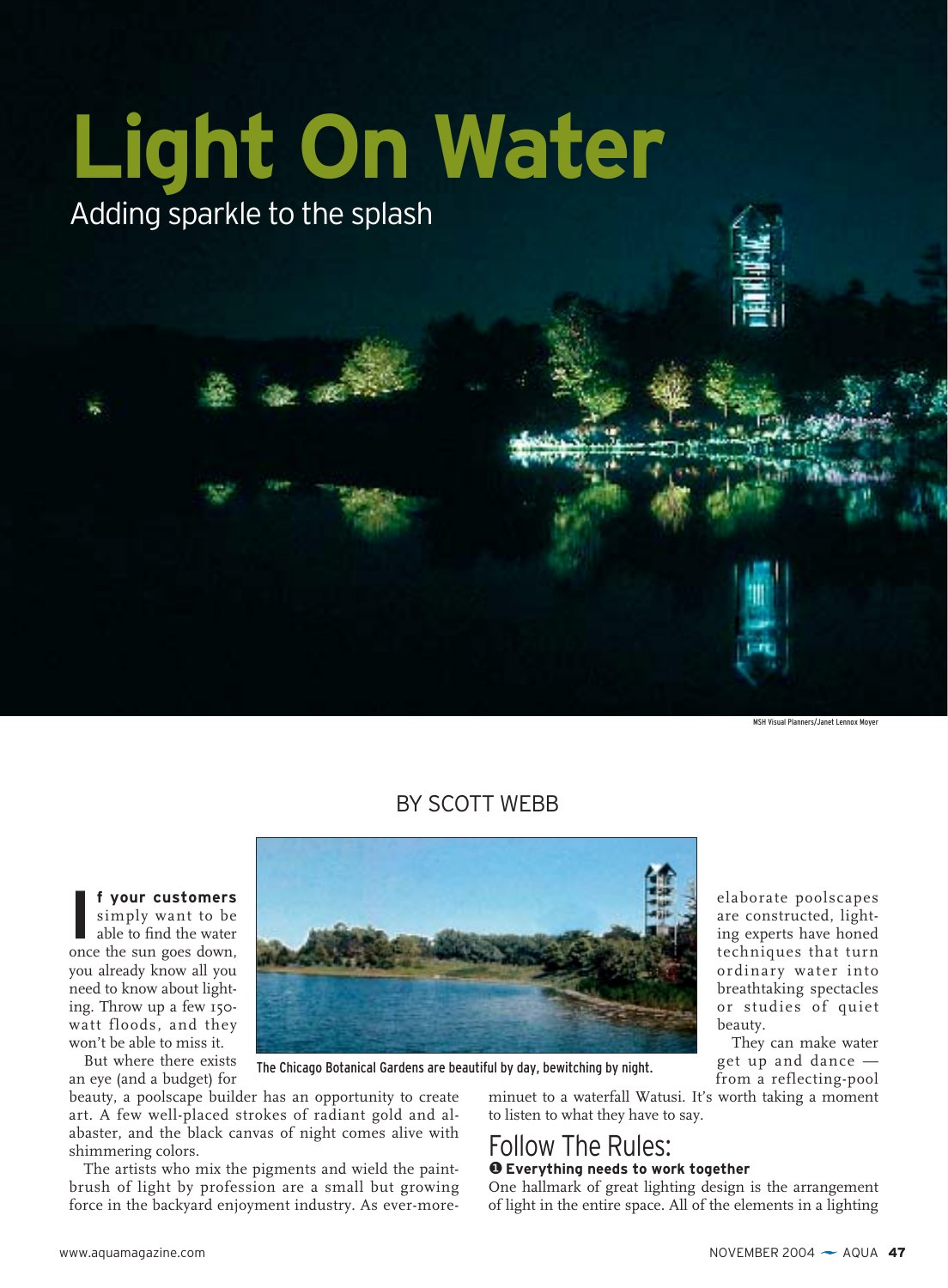scheme have to work together. Even a beautiful piece of water sculpture, gorgeously lit, loses something of its luster if not integrated into, and supported by, its surroundings.

"One of the things that's most important for all of us that work with the outdoor environment," says Janet Lennox Moyer, principal, MSH Visual Planners, Brunswick, N.Y., "is to look at the whole space, not just a portion of it. To see it as an overall composition."

That means that your glowing statuary fountain must not be left, lonely and forlorn, at the far shore of a formidable gulf of blackness. And your delicate fiber-optic-lit waterfall must not be blasted into oblivion by a 300 watt pool light.

#### ❷ **Easy does it**

Bear in mind the goal is not just to make water features visible at night, but to evoke entirely new visual qualities in them as ambient light fades to dusk and darkness.

In most cases, this requires restraint. Most ham-handed lighting blunders are the result of the old adage that if a little is good, a lot must be great.

"One of my basic rules of lighting is to use more fixtures and less wattage," Moyer says. "If you use more fixtures you get better distribution and you can show the three-dimensional characteristics of whatever you're lighting — the shape of it."

In other words, the night is not the enemy, it's a friend. Work with it. "We use 20 watts, 35 watts. If we get really extravagant, we go all the way up to 50 watts. Using less wattage, we retain the feeling of night," Moyer adds.

"And kill those 150-watt floods from the corner of the house," says Peter Hedrick, owner of Envision Waterfalls, New Boston, N.H. "Those really look awful. When people have floodlights on their house that carry to their water feature, I encourage them to disconnect them or take the bulbs out, whatever they have to do."

Hedrick cautions against the urge to install "Disney-type" lighting on a feature of natural beauty. "It should be like candlelight; a subtle light to accent the features. We're just

# A Few Don'ts

Great things tend to happen all by themselves with gentle lighting on the naturally enthralling surface of water, but watch out for a few common mistakes.

### **Placement**

Every light needs a job. Lighting installed with no apparent purpose is a common error, according to Oxley, particularly when it comes to submersibles. "A lot of people just stick them in the water like a pool light, and it doesn't work."

Get a high-quality submersible with a base so the beam spread can be controlled and directed to a specific area of interest, he says.

"You want to take those submersibles and put them underneath the motion of the water at about a 60-degree angle. That way, you capture the water moving, and make it a more compelling element rather than having just a glowing orb sitting down in the water."

### **Response to change**

Not only does the ambient light change during the evening hours, but so does the ability of humans to perceive light. Moyer points out that when a person goes from the high lighting levels indoors to the low lighting levels outdoors, it takes about 20 minutes for the eyes to fully adjust.

She suggests dimmer switches as an easy solution to adjust lighting in parallel with widening pupils.

Over broader stretches of time in the backyard environment, she adds, "Lighting has to keep responding to the changes. Of course that's not true with paths, pools, and hardscape elements, but everything else is always changing and the lighting has to change, too."

### **Maintenance**

Many lighting novices fail to understand the amount of maintenance that accompanies the installation. Lighting must keep up with changes in its subject, and lighting equipment, particularly submersibles, need periodic attention.

Hedrick does spring cleaning of installations, taking apart the submersibles, rewaterproofing the interiors, and putting them back. "The companies say they're waterproof, but a lot of times they simply are not," he says.

With the submersibles disassembled, he puts Vaseline on the gaskets and silicone where the wire comes into the housing. Then he puts them back together and reinstalls them. Hedrick even goes through this process with new lights, heading off failures due to leaking seals. The effort is well worth it, he says.

A bit more money up front, says Oxley, can also save a lot of headaches due to leaky-light failure. "Go with a quality fixture, not some cheap fixture," he says, "because all submersibles, sooner or later, are going to leak and get water in them. But the better ones, the solid-brass ones, are much better at keeping water out."

### **Making connections**

As with all electrical work, wiring is a major issue. Give yourself a goodly amount of slack as you piece things together, Oxley urges, and never make your connections underwater. "That's ultimately a formula for failure."

Make your field connections outside the water in the ground, he says, even if it means custom-ordering a fixture with a longer wire length. "Most of the leading fixtures will come with a 15-foot length, but sometimes that's not even enough."

**—S.W.**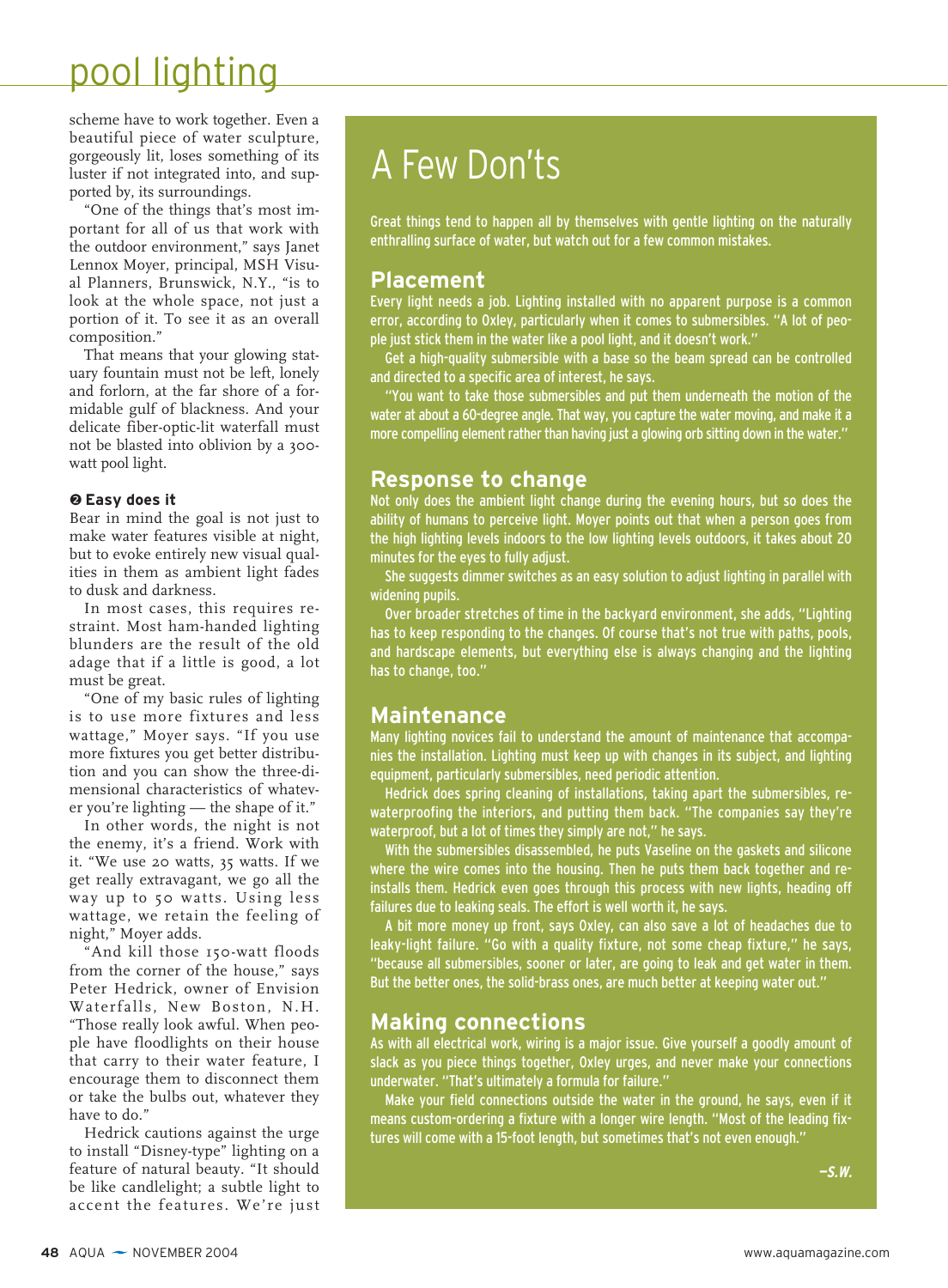catching the flicker of light off the water."

### Light On Falling Water

With the night now fully complicit in the scheme, the stage is set for wondrous waterborne performance. Perhaps the most exciting of these is the playful dance of light across the surface of a tumbling, splashing waterfall, and it's twinkling reflection on surrounding features.

Here creative opportunities abound. And every designer's voice rises when describing the effects that are possible when the reflective surface of water becomes a cascade, sending radiant beams in all directions.

"You've got to capture that motion in light," says Mark Oxley, Outdoor Illumination, Washington, D.C. "That's where the drama is."

He prefers downlighting waterfalls with fixtures on either side of the principal viewing point — cross lighting it — rather than washing the pond with light from the oppo-



site side of the waterfall, as is common. That way, he says, "The water will dance a lot more; you'll see a lot more of its motion. And it's a more natural look than uplighting from below — because natural light, from the sun or moon, comes from above."

Many times Oxley has seen light fixtures placed too low and close to the side of the waterfall's basin. This produces a bright hot spot on the rocks adjacent to the light, distracting the eye from the water. Elevating the lights on either side remedies this problem.

Hedrick downlights his waterfalls also, and likes to add a spotlight on the surface of the pool below the waterfall. "That pool has little waves running across it from the splash of the waterfall, and these shimmer like you would typically see on the landscape or house around a swimming pool that is lit up at night. It looks really cool."

If he were building large features, Hedrick would employ more bulbs and fixtures along the course of the

**the LARGEST Source OF LED POOL AND SPA LIGHTING!** ESSENTIQUS



 $\frac{1}{2}$  8 Models and Price Points

- **K NEW!** Sync version allows you to operate 2 or more lights on the same cycle.
- $\frac{1}{\sqrt{2}}$  5 Year Warranty!

**800-866-2499** Fx: 800-334-0010 Orders@Essentials-SpaSupplies.com **We Open Our Doors Each Day for You!**

**FREE POP with qualifying 1st order!**

**SPECIAL!**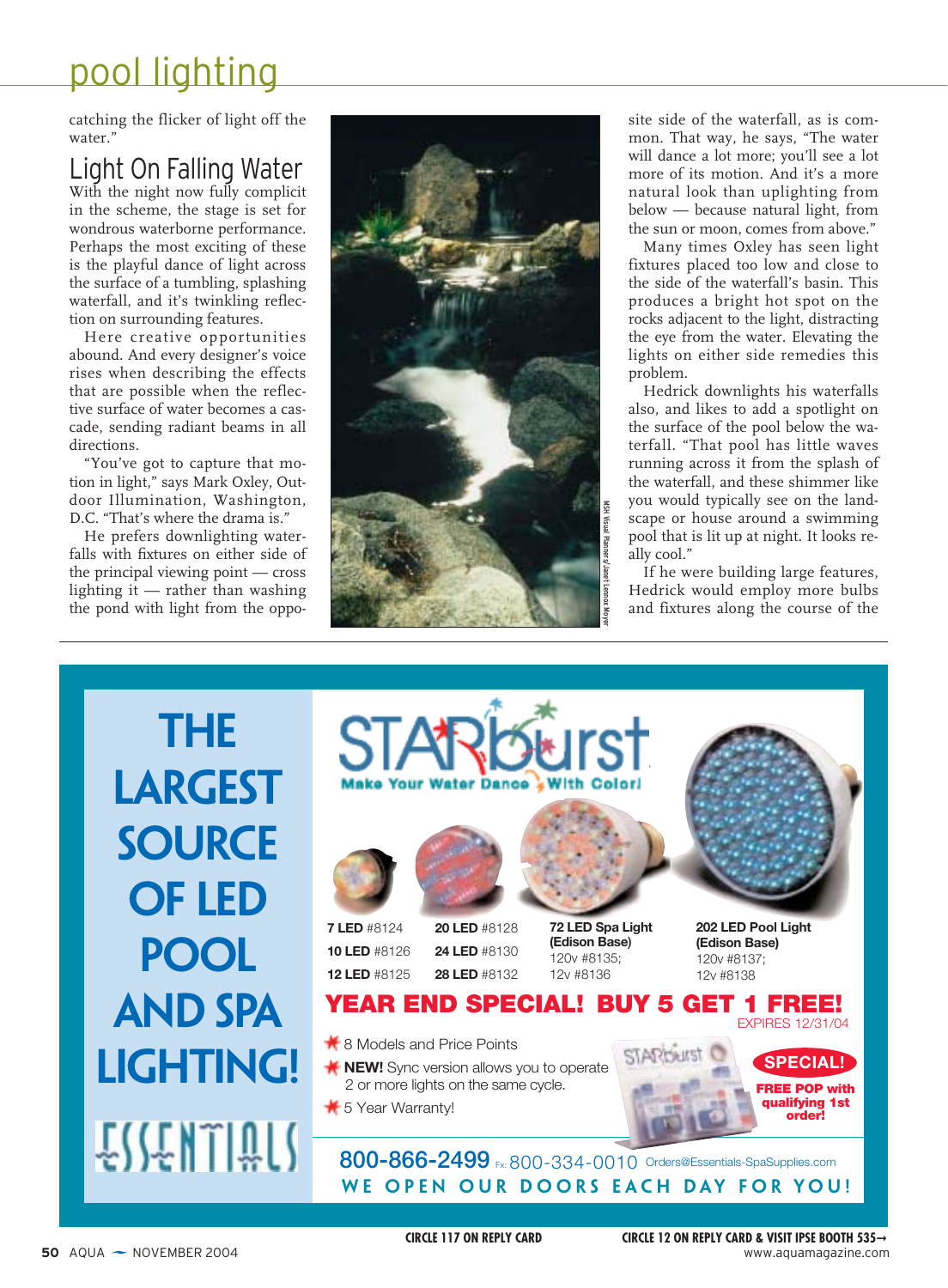stream, but because his waterfalls are small, the low levels of light from a fiber-optic cable are ideal. "In the realm I work in, the waterfall steps are only I foot by I foot, and they're emptying into a pool that's only 2 feet by 1 foot. Fiber optics allow me to light up each individual pool."

### Some Great FX

There are as many masterful waterlighting designs as there are masterpieces in the Louvre. The artists have their favorites, of course, many that suggest possibilities for your own installations. Here are four illumination schemes that are guaranteed to dazzle a customer:

### ❶ **Lion around the pool**

One that Oxley loves is the statuary lion mounted on a wall over a pool, with a tight, cohesive cord of water arcing out of the beast's mouth.

"It's a fabulous effect," he says. "You put a submersible fixture in the pond, where the water lands, angled toward the wall at about 60 degrees. What you get is all this shimmering light reflected on the wall and the lion's face. It looks really cool."

Moving the submersible light creates a multitude of different impressions and nuances. "The beauty of having submersible fixtures," he says, "is that you can move them around and create different results, and it's something that you can just do for yourself rather than a fixture that is in mortar or something."

#### ❷ **Tacoma's wall of water**

Moyer, whose résumé includes a number of major commercial lighting projects, used fiber optics to light a 200-foot-long waterwall in downtown Tacoma, Wash.

At the light source, the point where all the fiber-optic cables come together, is a wheel with a random pattern of holes cut into a black disc. The disc turns before the fiber-optic cables, randomly blocking and allowing light through, so it appears that the water is moving and sparkling in a rhythmic pattern.

Also, the ends of the fiber-optic cables are not set into the hardscape material; they extend into the water



Top: Low-voltage light on this waterfall at a small nursery/garden center slows traffic to a crawl. Bottom: With skillful lighting, water's reflective qualities are as stunning after dark as in daylight. Left: More fixtures and less wattage reveal this water feature's dimensional texture and form.